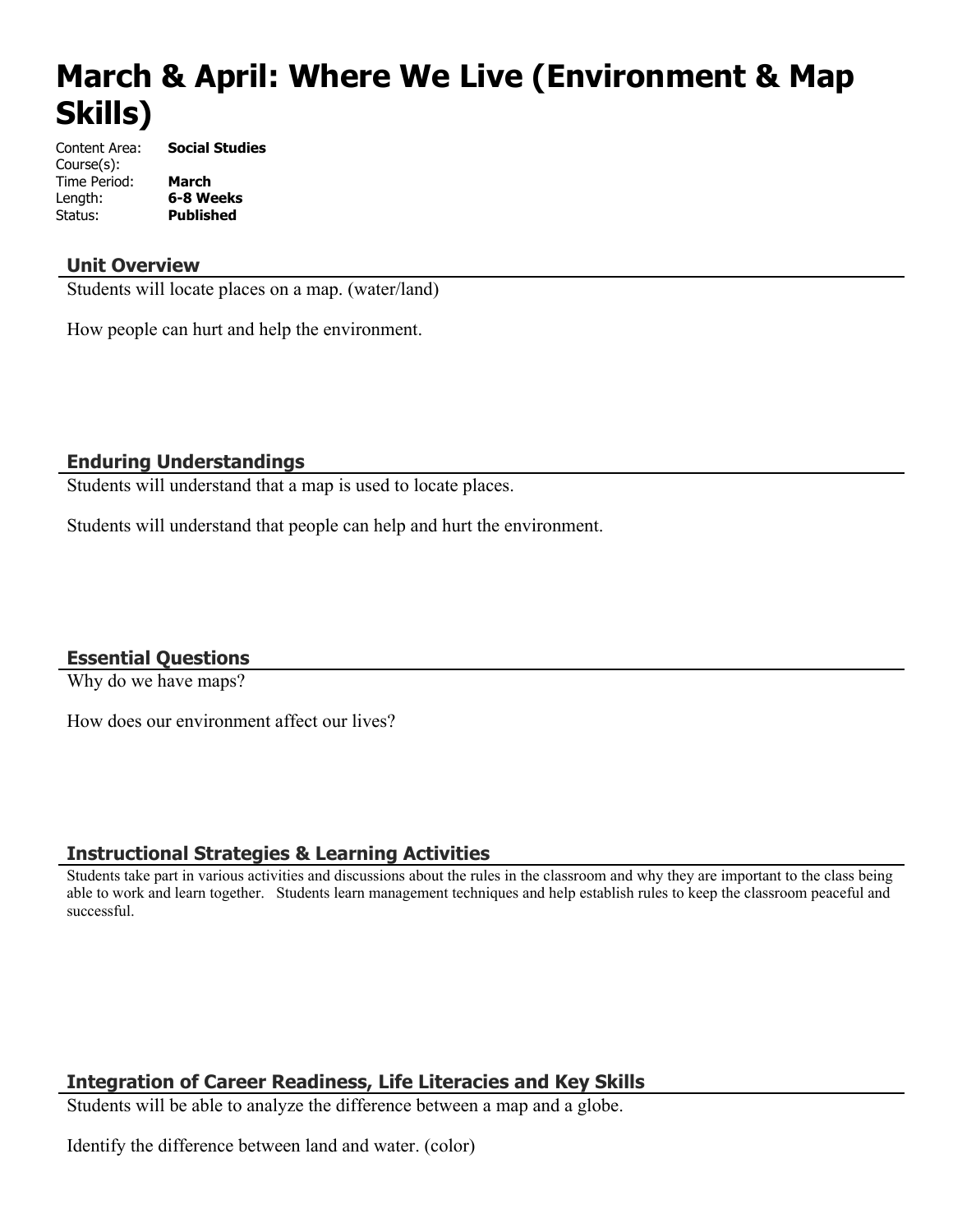Identify ways they can protect natural resources. (recycle)

List activities that can be harmful to natural resources. (pollution)

| TECH.9.4.2.CT.1 | Gather information about an issue, such as climate change, and collaboratively brainstorm<br>ways to solve the problem (e.g., K-2-ETS1-1, 6.3.2. GeoGI.2). |
|-----------------|------------------------------------------------------------------------------------------------------------------------------------------------------------|
| TECH.9.4.2.CI.1 | Demonstrate openness to new ideas and perspectives (e.g., 1.1.2.CR1a, 2.1.2.EH.1,<br>6.1.2. Civics CM. 2).                                                 |
| TECH.9.4.2.CT.3 | Use a variety of types of thinking to solve problems (e.g., inductive, deductive).                                                                         |

## **Technology Integration**

Students will interact with the unit through the Smartboard.

Classroom Shutterfly Share Site

Smartboard lessons and technology.

Utilize BrainBob Jr and BrainBob.

Use websites to display literature in various ways for example [www.storylineonline.net](http://www.storylineonline.net/)

Observe and engage with SchoolTube videos.

Creation and publication of class created books.

## **Interdisciplinary Connections**

| LA.SL.K.1 | Participate in collaborative conversations with diverse partners about kindergarten topics<br>and texts with peers and adults in small and larger groups.                                                                |
|-----------|--------------------------------------------------------------------------------------------------------------------------------------------------------------------------------------------------------------------------|
| LA.SL.K.2 | Confirm understanding of a text read aloud or information presented orally or through<br>other media by asking and answering questions about key details and requesting<br>clarification if something is not understood. |
| LA.W.K.2  | Use a combination of drawing, dictating, and writing to compose informative/explanatory<br>texts in which they name what they are writing about and supply some information about<br>the topic.                          |
| LA.RI.K.1 | With prompting and support, ask and answer questions about key details in a text.                                                                                                                                        |

## **Differentiation**

Students will be supported as needed.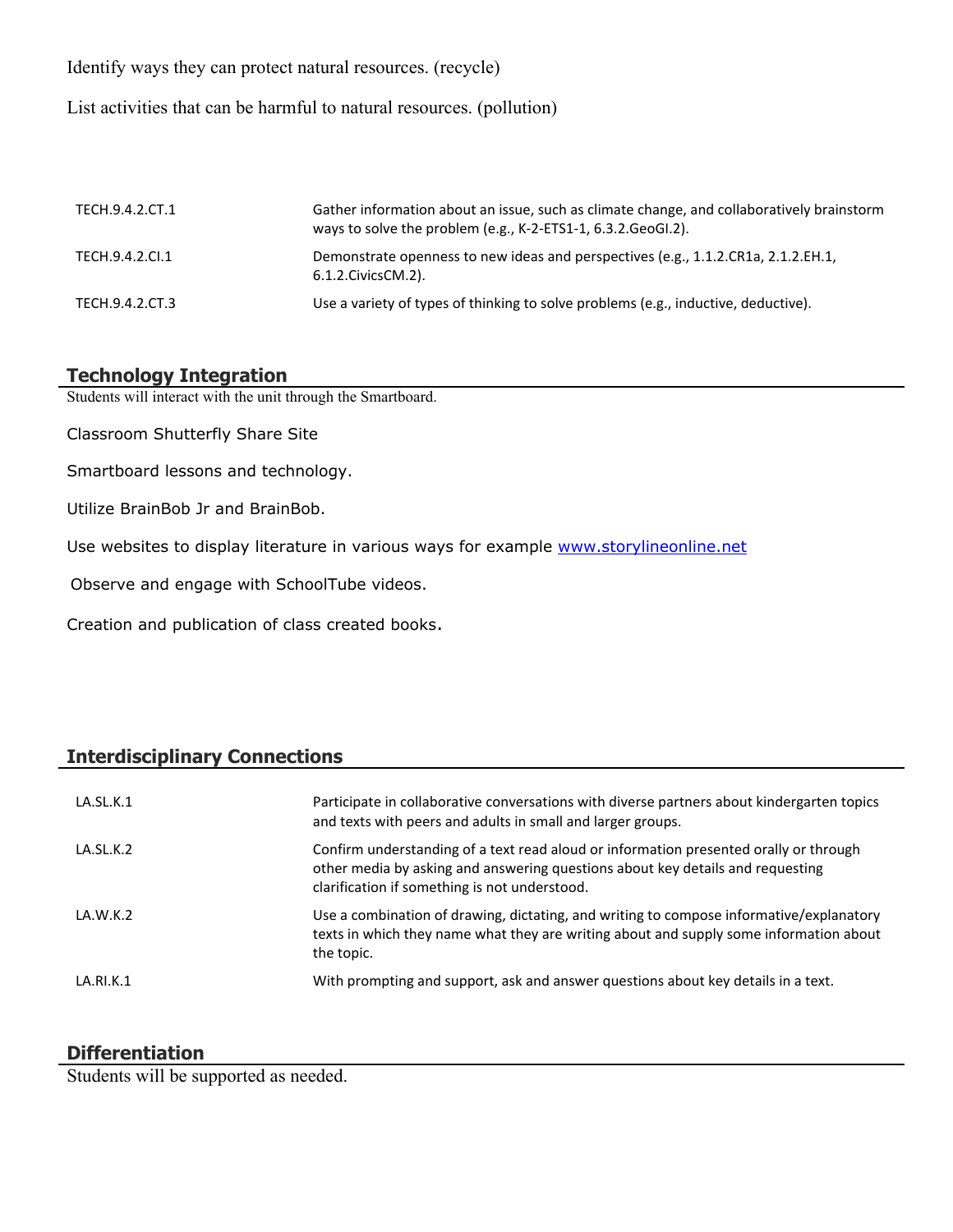IEP's and 504 accommodations will be utilized.

## **Benchmark Assessments**

Discussion

Teacher observation throughout the month.

## **Formative Assessments**

Student Drawing

Teacher Observation

anecdotal notes

#### **Summative Assessments**

class projects

#### **Instructional Materials**

Trade Books:

The Lorax by Dr. Seuss

Scholastic News and Weekly Reader

Maps